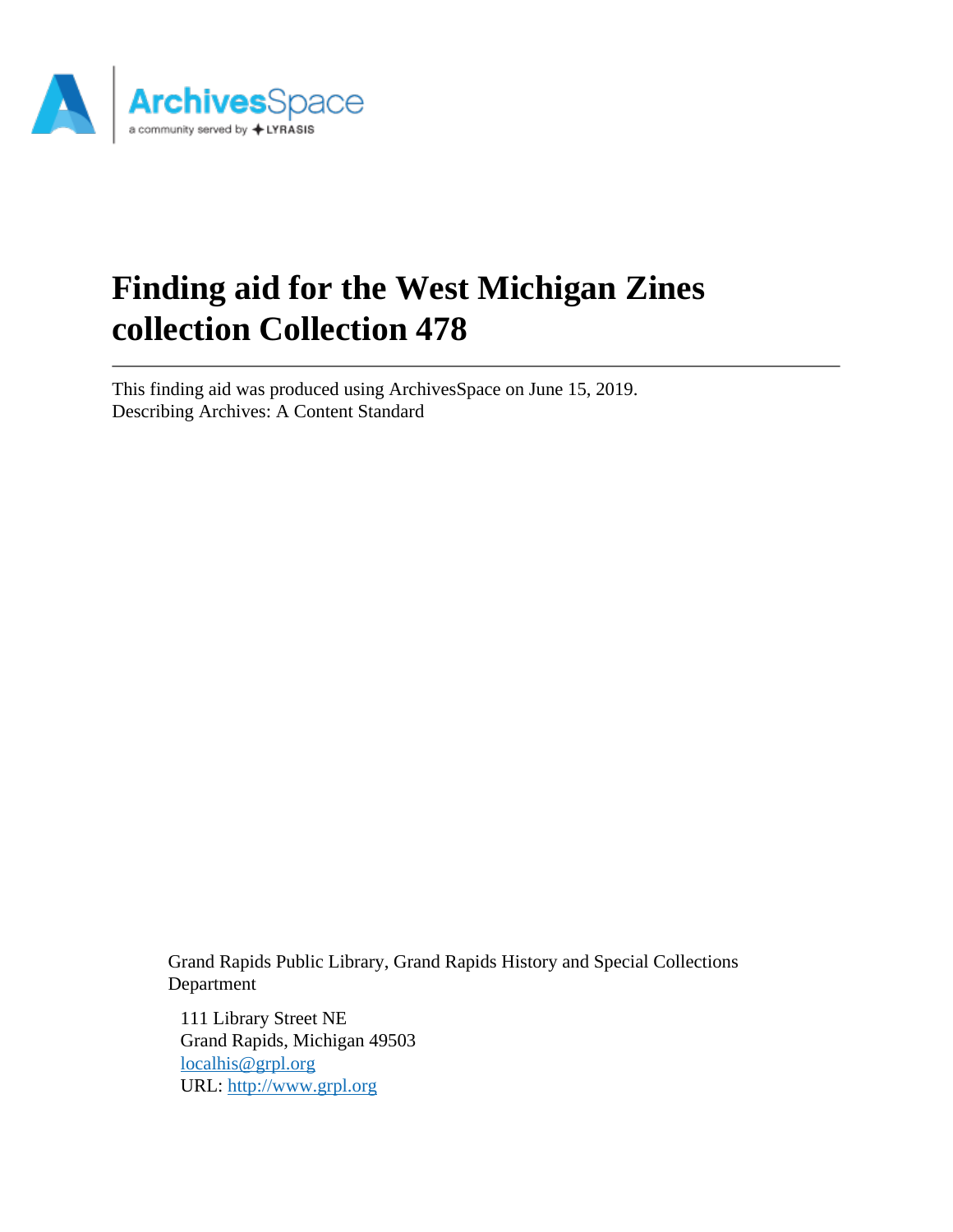# <span id="page-1-0"></span>**Table of Contents**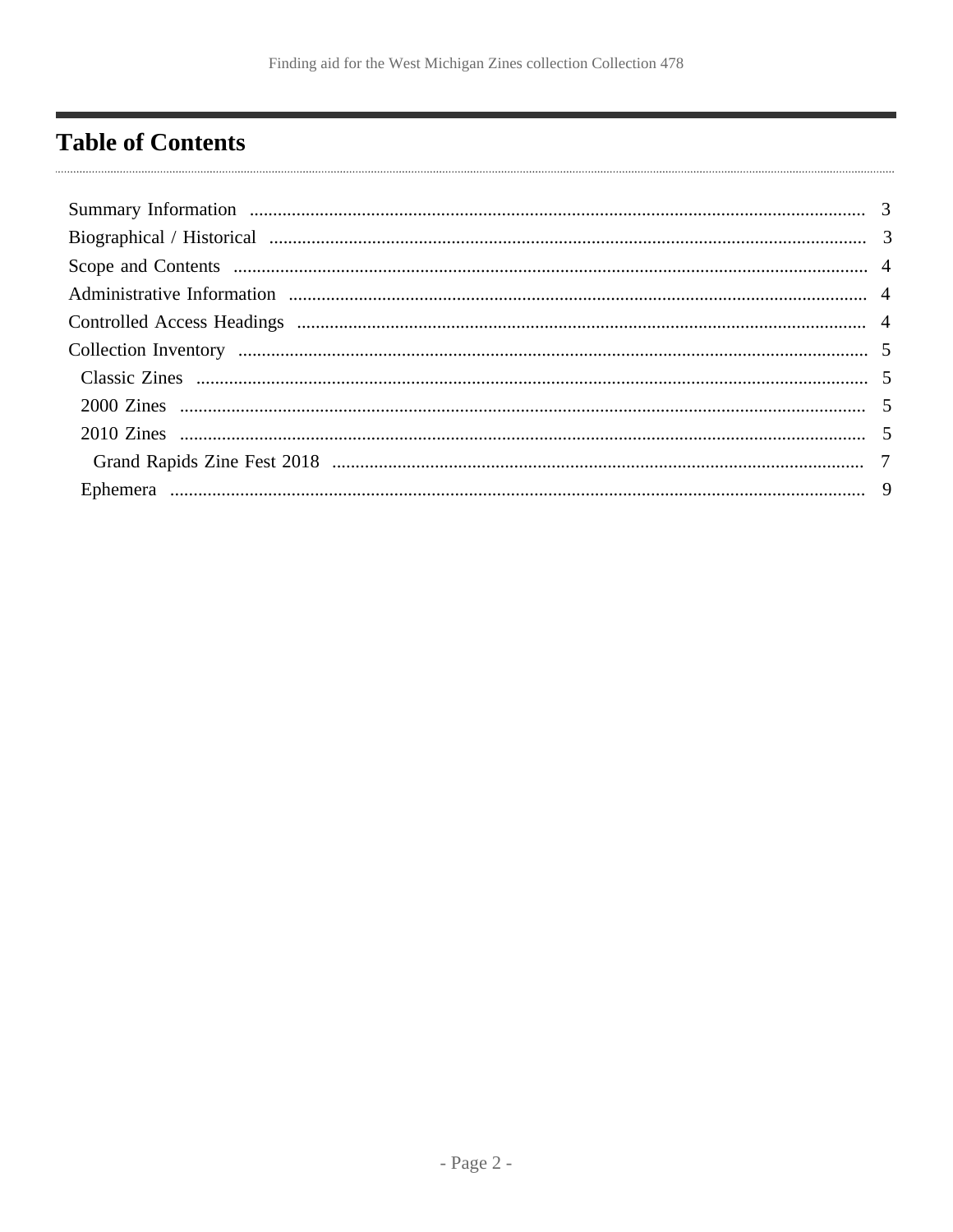## <span id="page-2-0"></span>**Summary Information**

| <b>Repository:</b>           | Grand Rapids Public Library, Grand Rapids History and Special<br><b>Collections Department</b>                                                                                                                                                                                                                                                                 |
|------------------------------|----------------------------------------------------------------------------------------------------------------------------------------------------------------------------------------------------------------------------------------------------------------------------------------------------------------------------------------------------------------|
| <b>Title:</b>                | West Michigan Zine collection                                                                                                                                                                                                                                                                                                                                  |
| ID:                          | Collection 478                                                                                                                                                                                                                                                                                                                                                 |
| Date [inclusive]:            | 1980-2018                                                                                                                                                                                                                                                                                                                                                      |
| <b>Physical Description:</b> | 3 Linear Feet                                                                                                                                                                                                                                                                                                                                                  |
| Abstract:                    | This is a devised collection of zines from the Grand Rapids, Mich.<br>area and West Michigan. The library began actively collecting zine<br>material in 2014 and continues to add to the collection. Included in this<br>collection are a number of classic 1980s punk rock fanzines as well as<br>modern zines which tend to be more art or politics focused. |

**^** [Return to Table of Contents](#page-1-0)

# <span id="page-2-1"></span>**Biographical / Historical**

Zines, short for magazines, have a long and interesting history in Grand Rapids, Mich. The typically small-scale, homemade periodicals are popular in subcultures and counter-culture. Most definitions of zines include that they are typically small-circulation, self-published, and often inexpensive or free. Subject matter ranges from fanzines focused on a genre of music or pop culture to full story comic books and political tracts. After decades of existence, zines are no longer strictly counter-culture, but they originated as small-scale DIY efforts—many with an anti-authoritarian message.

The first zine is traced back to a 1930s title by the Science Correspondence Club in Chicago. It was called "The Comet," and it started a long-lasting trend of sci-fi related zines. Early zines were produced using mimeographs but the process was impractical for large-scale production. In the 1970s however Xerox and copy shops made producing zines easier and cheaper which led to an explosion of zine production, mostly in the punk music subculture.

In the 1990s, zines flourished again thanks to the punk music riot grrrl scene and home computers and printers. As an alternative to the male-driven punk world, riot grrrl encouraged girls and women to start their own band, make their own zine, and get their voices heard. These zines were about much more than music but were also about feminism and empowerment.

Today, there are zines on nearly every topic one could imagine. The feminist zine is still alive and well in Grand Rapids, Mich. zine's like "The Bandit Zine" while other zines focus on relationships, poetry,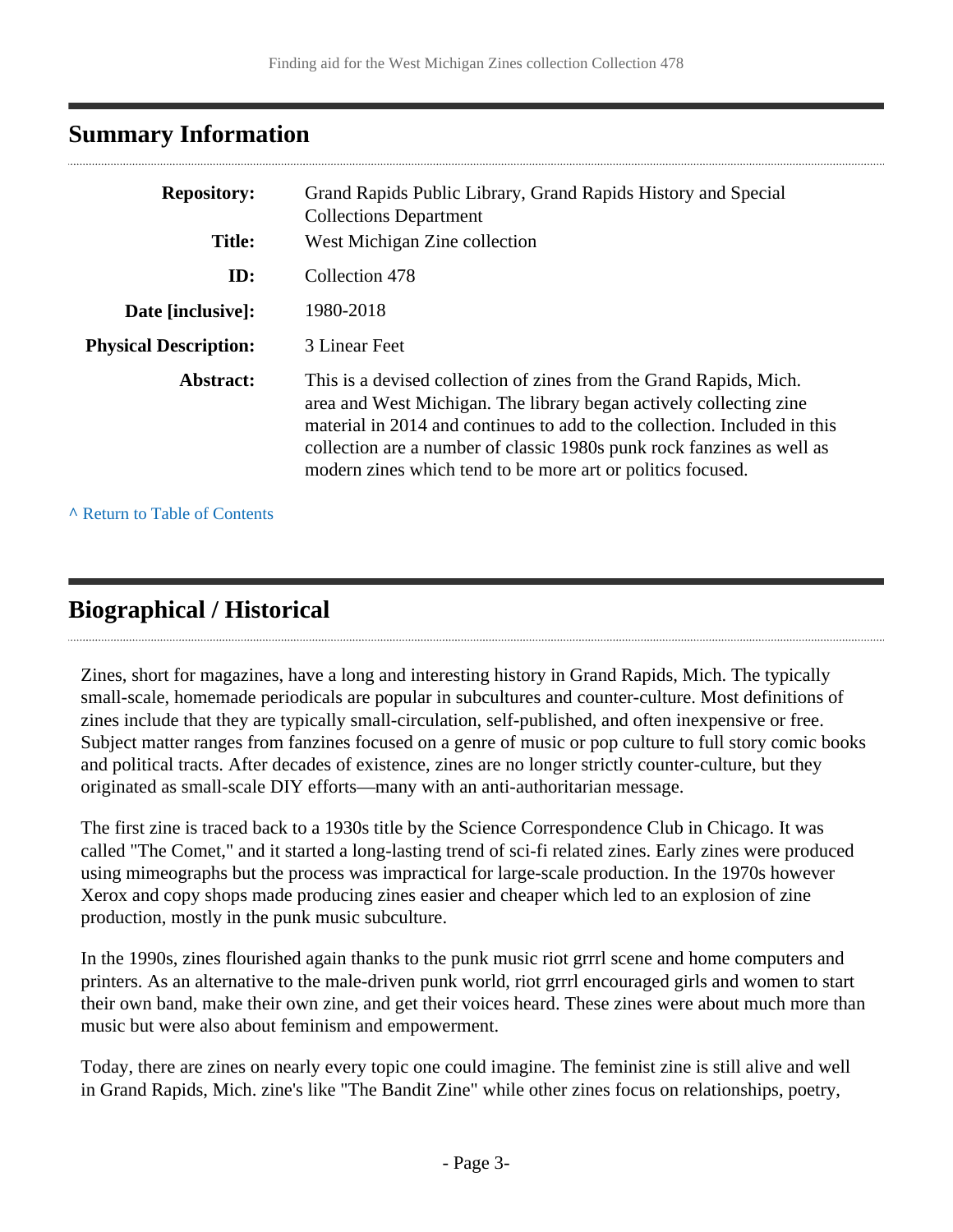art, and general musings about life. With modern printers and graphic art computer programs, zines have become more complex and appear more professional.

Arnold, Chloe. A Brief History of Zines. November 19, 2016. Accessed June 25, 2018. http:// mentalfloss.com/article/88911/brief-history-zines.

**^** [Return to Table of Contents](#page-1-0)

## <span id="page-3-0"></span>**Scope and Contents**

This collection represents an example of grassroots artistic and political expression in Grand Rapids, Mich. and the larger Western Michigan area. Classic punk rock zines such as "Little Friend," "Slash and Burn," and "Placebo Effect" are typical zines of the 1980s and early 1990s. More art focused zines dealing with relationships, social movements, and political idealogy from the mid-1990s through the 2000s are also included in this collection. Most of the zines originate from Grand Rapids Zine Fest, an event which is sporadically held in Grand Rapids Mich., and from the Vault of Midnight's curated local publications section. A large portion of this collection was donated by employee Drew Damron and the classic 1980s punk fanzines in this collection were donated by employee Tim Pendergast.

**^** [Return to Table of Contents](#page-1-0)

## <span id="page-3-1"></span>**Administrative Information**

### **Publication Statement**

Grand Rapids Public Library, Grand Rapids History and Special Collections Department

111 Library Street NE Grand Rapids, Michigan 49503 [localhis@grpl.org](mailto:localhis@grpl.org) URL:<http://www.grpl.org>

**^** [Return to Table of Contents](#page-1-0)

# <span id="page-3-2"></span>**Controlled Access Headings**

• Artists -- Michigan -- Grand Rapids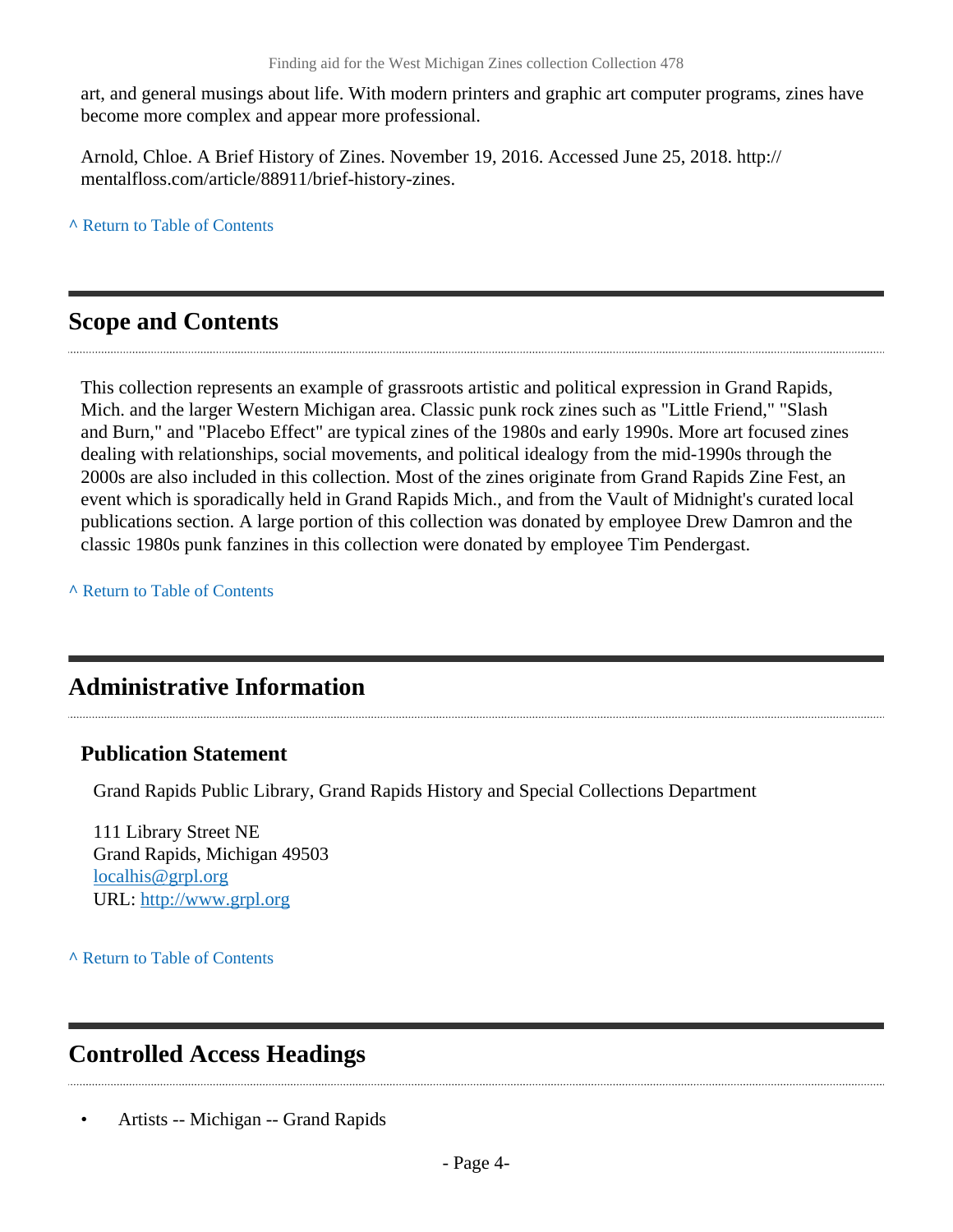• Art -- Michigan -- Grand Rapids

# <span id="page-4-0"></span>**Collection Inventory**

### <span id="page-4-1"></span>**Classic Zines**

| <b>Title/Description</b>                                        | <b>Instances</b> |                      |  |
|-----------------------------------------------------------------|------------------|----------------------|--|
| "Slash and Burn: All Michigan" Various Artists, n.d.            | Box 1            | Folder 1             |  |
| "Hex on You" Iss. 4 / Various Artist, 1982                      | Box 1            | Folder 24            |  |
| "Koine Orama" / Jim Jirous, 3 Issues, 1985                      | Box 1            | Folder <sub>25</sub> |  |
| "Little Friend" Iss. 1, 5, 6, 8, 9 / Various Artists, 1985-1986 | Box 1            | Folder 26            |  |
| "Bone Dance" Iss. 1, 1988                                       | Box 1            | Folder <sub>27</sub> |  |
| "Bone Dance" Iss. 2, 1988                                       | Box 1            | Folder 28            |  |
| "Bone Dance" Iss. 3, 1988                                       | Box 1            | Folder 29            |  |
| "Bone Dance" Iss. 4, 1988-03                                    | Box 1            | Folder 30            |  |
| "Bone Dance" Iss. 5, 1989-07                                    | Box 1            | Folder 31            |  |
| "Placebo Effect Fanzine" Various Artist, 1990                   | Box 1            | folder 32            |  |
| "Brain Pain" Various Artists, 1990                              | Box 1            | folder 33            |  |
| "Gainsay" Various Artists, 1990                                 | Box 1            | Folder 34            |  |
| "Big Fish" Various Artists, 1996                                | Box 1            | Folder 35            |  |

#### **^** [Return to Table of Contents](#page-1-0)

#### <span id="page-4-2"></span>**2000 Zines**

| <b>Title/Description</b>                            | <b>Instances</b> |           |
|-----------------------------------------------------|------------------|-----------|
| "These Things Happen" / S. Carbaugh, 2008-2013      | Box 1            | Folder 36 |
| "The Traveling Sisters" / Augusta R. Morrison, 2009 | Box 1            | Folder 37 |

**^** [Return to Table of Contents](#page-1-0)

### <span id="page-4-3"></span>**2010 Zines**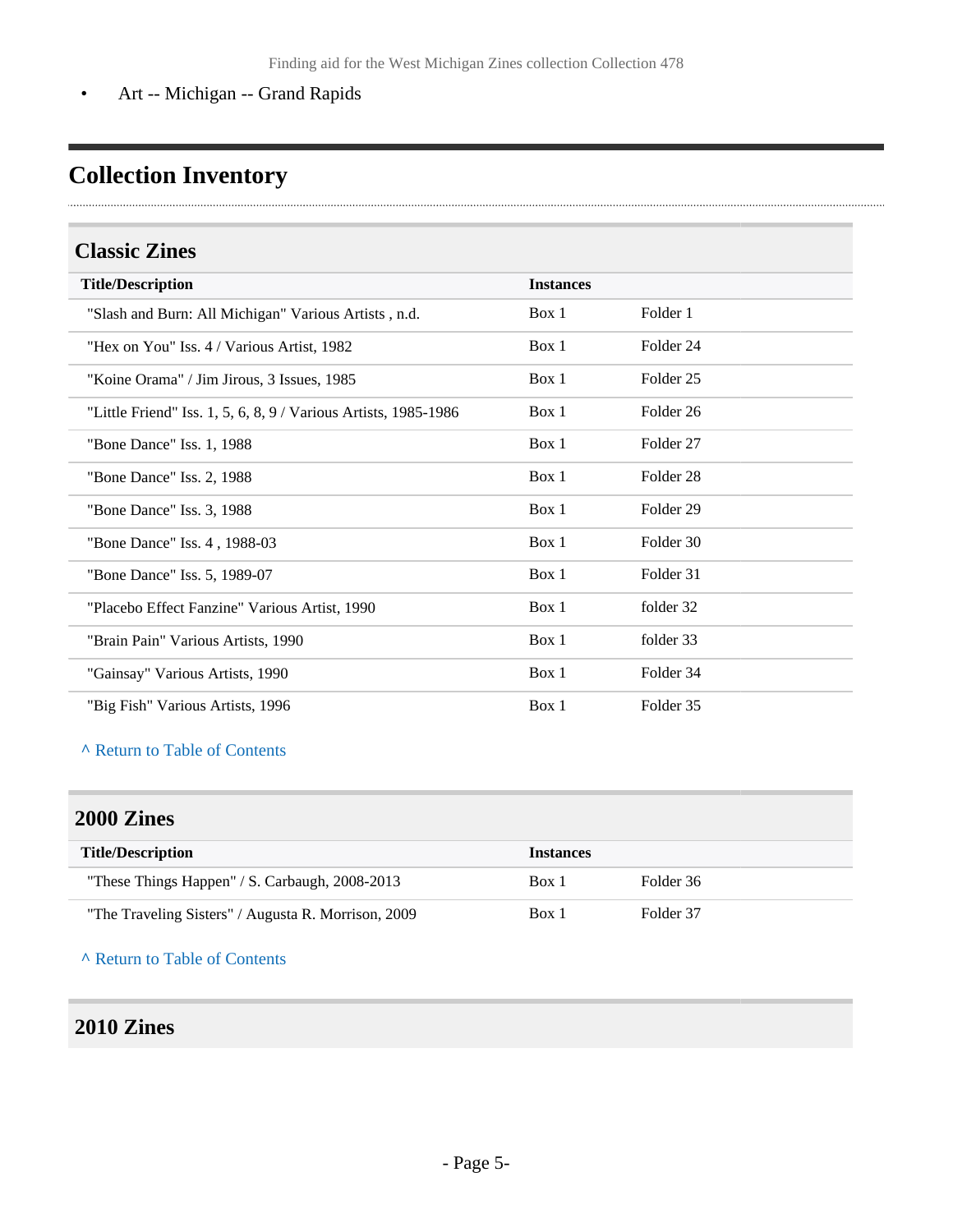#### **Scope and Contents**

Though many of the zines in this sub-series are marked as having no date they can be attributed to a 2014 accession of zines from Drew Damron and the Grand Rapids Zine Fest. Also taking into account the subject matter and quality of the zines, it is assumed that these zines are from the 2010s.

| <b>Title/Description</b>                                                   | <b>Instances</b> |                     |
|----------------------------------------------------------------------------|------------------|---------------------|
| "616" Various Artists, 2011-11                                             | Box 1            | Folder <sub>2</sub> |
| "Dangerous, Hair-Raising, Radical Tones" by Scaredsilly,<br>2012-03        | Box 1            | Folder 23           |
| "A Collective Response to Well House" / Various Artists, n.d.              | Box 1            | Folder <sub>3</sub> |
| "Apple Scruff" Vol. 1 Iss. 3 & 4, n.d.                                     | Box 1            | Folder 4            |
| "Red Alert" Iss. 5, n.d.                                                   | Box 1            | Folder 5            |
| "Constellation" Iss. 17 by Ben Hollister, n.d.                             | Box 1            | Folder 6            |
| "New Pink Nudibranch" / Jen Tynes, n.d.                                    | Box 1            | Folder <sub>7</sub> |
| "Muskegon: The Future Does Not Belong to the Developers", n.d.             | Box 1            | Folder <sub>8</sub> |
| "Ghoul Rapids" Iss. 1 by Rayne Klar & Rob Bruce, n.d.                      | Box 1            | Folder 9            |
| "Two Odd Birds: Just the Good Times", n.d.                                 | Box 1            | Folder 10           |
| "Meander" / Avde Shattuck, n.d.                                            | Box 1            | Folder 11           |
| "Food Roots" Iss. 1 / Drew Damron, n.d.                                    | Box 1            | Folder 12           |
| "This Story is Based on Lies" / Rachel Foss, n.d.                          | Box 1            | Folder 13           |
| "Clear Obstacles" / Mira Humbert, n.d.                                     | Box 1            | Folder 14           |
| "Mix Tapers Do It Better" Iss. 2 & 4 / Karen H., n.d.                      | Box 1            | Folder 15           |
| "Haunted Ground" by Karen H., n.d.                                         | Box 1            | Folder 16           |
| "Jesse Owens" Iss. $1, 3, 5$ / Karen H, n.d.                               | Box 1            | Folder 17           |
| "Santa Pants" / Karen H, n.d.                                              | Box 1            | Folder 18           |
| "Good Zines", n.d.                                                         | Box 1            | Folder 19           |
| "Putting Words into the Hands and Heart of a Well-meaning<br>Mayor.", n.d. | Box 1            | Folder 20           |
| "The Cuil" various artist, 2 issues, n.d.                                  | Box 1            | Folder 21           |
| "Openings: Anarchist Reflections on Occupy Grand Rapids", n.d.             | Box 1            | Folder 22           |
| "High Maintenance Machine" Iss. 26 & 27 / Matthew Reidsma,<br>2010-2012    | Box 2            | Folder 1            |
| "Mindful Eating" / Drew Damron, 2010                                       | Box 2            | Folder <sub>2</sub> |
| "Comics for Something" / Drew Damron, 2011-06                              | Box 2            | Folder 3            |
| "Hellenistic Philosophers" / Drew Damron, 2011-06                          | Box 2            | Folder 4            |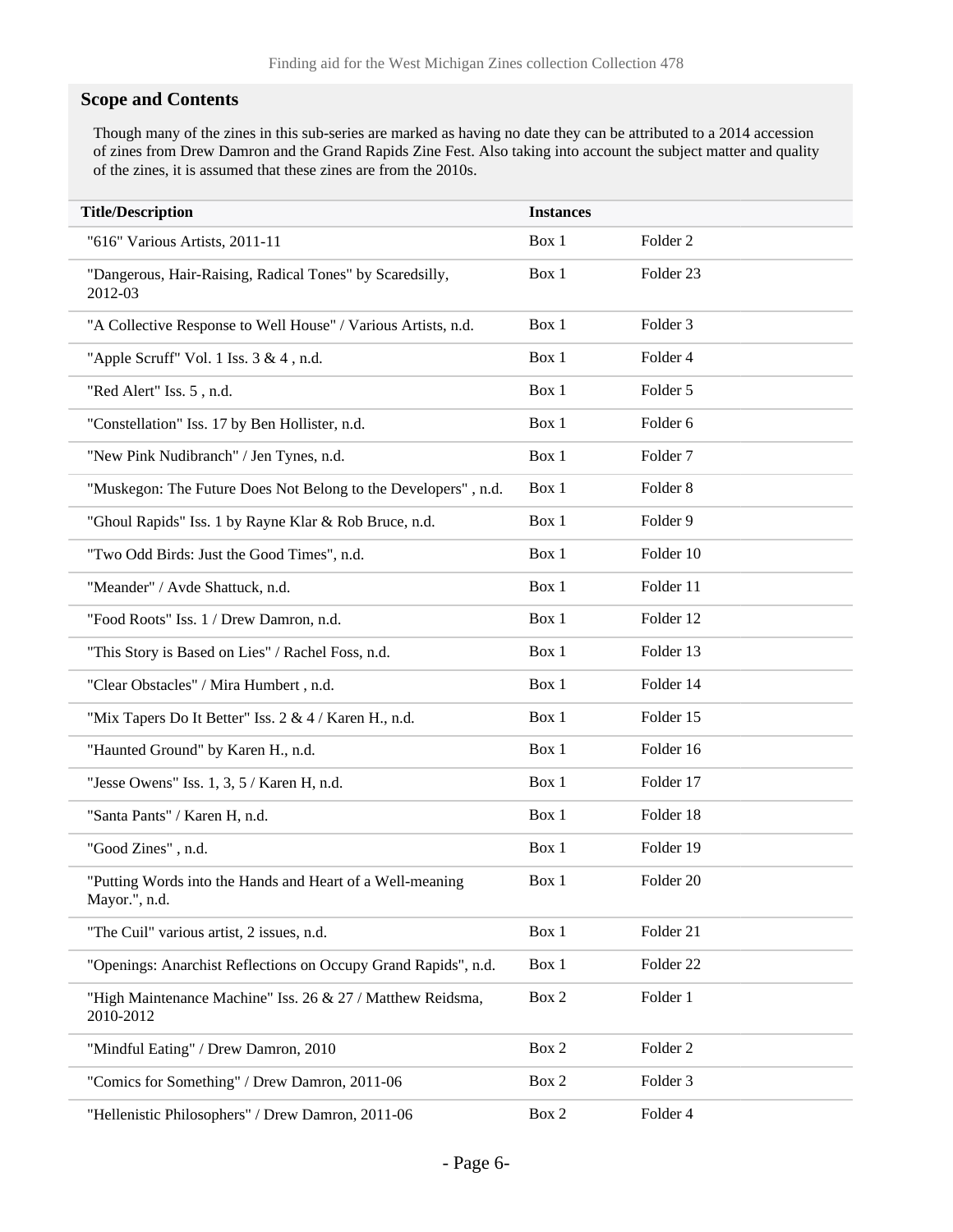| "Spoon: Heartside Writings" Iss. 50, 52, 53, 55, 56 / Various<br>Artists, 2012-2013                             | Box 2 | Folder 5             |
|-----------------------------------------------------------------------------------------------------------------|-------|----------------------|
| The Bandit Zine Issues 1-5, 2012-2013                                                                           | Box 2 | Folder <sub>6</sub>  |
| "Rape Culture 101: Creating a Culture of Belief" / Sara<br>Chittenden, 2013-12                                  | Box 2 | Folder <sub>7</sub>  |
| "Thought Frame" Iss. 1, 2013                                                                                    | Box 2 | Folder <sub>8</sub>  |
| "Angry Confetti" Iss. 1-4 / Sara Chittenden, 2013-2014                                                          | Box 2 | Folder 9             |
| "Being an Adult" / Drew Damron, 2014-08                                                                         | Box 2 | Folder 10            |
| "Bitter and Trying: Collected Analysis on Rape Culture" / Sara<br>Chittenden, 2015                              | Box 2 | Folder 11            |
| "GRpg: Chapter 1" / Drew Damron, 2015                                                                           | Box 2 | Folder 12            |
| "New Game +" / Drew Damron, 2016                                                                                | Box 2 | Folder 13            |
| "Mob Work: Anarchists in Grand Rapids", 2014                                                                    | Box 2 | Folder 14            |
| "Spread 'Em: This is What a Feminist Looks Like" Iss. 1, 2013-09                                                | Box 2 | Folder 15            |
| "Empty Bed" / Rachell Foss, 2013                                                                                | Box 2 | Folder 16            |
| "Sacred Prism" / Ines Estrada, 2014                                                                             | Box 2 | Folder 17            |
| "Comics: Investigate the History and Technology of American<br>Cartooning with 25 Projects" / S. Carbaugh, 2014 | Box 2 | Folder 18            |
| "Night Hag" / Rayne Klar, 2018                                                                                  | Box 2 | folder 19            |
| The Bandit Zine - Various Artists, 2017-2018                                                                    | Box 2 | Folder <sub>20</sub> |
| "Girls Own" / Creative Youth Center, 2017                                                                       | Box 3 | Folder 1             |
| "Serenity Now - A Collection of Illustration" / Adam X Vass,<br>2017                                            | Box 3 | Folder <sub>2</sub>  |
| "O, Death" / Adam X Vass, 2017                                                                                  | Box 3 | Folder 3             |
| "Great Work - Coloring Book" / Adam X, 2017                                                                     | Box 3 | Folder 4             |

# <span id="page-6-0"></span>**Grand Rapids Zine Fest 2018**

| <b>Title/Description</b>                             | <b>Instances</b> |                     |  |
|------------------------------------------------------|------------------|---------------------|--|
| "A Letter to my Body" / Rikki Paepke, 2018           | $Box$ 3          | Folder 6            |  |
| "Lessons from Plants" / Rikki Paepke, 2018           | $Box$ 3          | Folder 6            |  |
| "Ways to Say I Love You" / Rikki Paepke, 2018        | $Box$ 3          | Folder 6            |  |
| "Imbalance" / Rikki Paepke, 2018                     | $Box$ 3          | Folder 6            |  |
| "Invasive Plant Species" / Maddy Burns, 2018         | $Box$ 3          | Folder <sub>7</sub> |  |
| "A Few Plants Found in Michigan" / Maddy Burns, 2018 | $Box$ 3          | Folder <sub>7</sub> |  |
| "God Gave Me a Shovel" / Adam Zonca, 2018            | Box 3            | Folder 8            |  |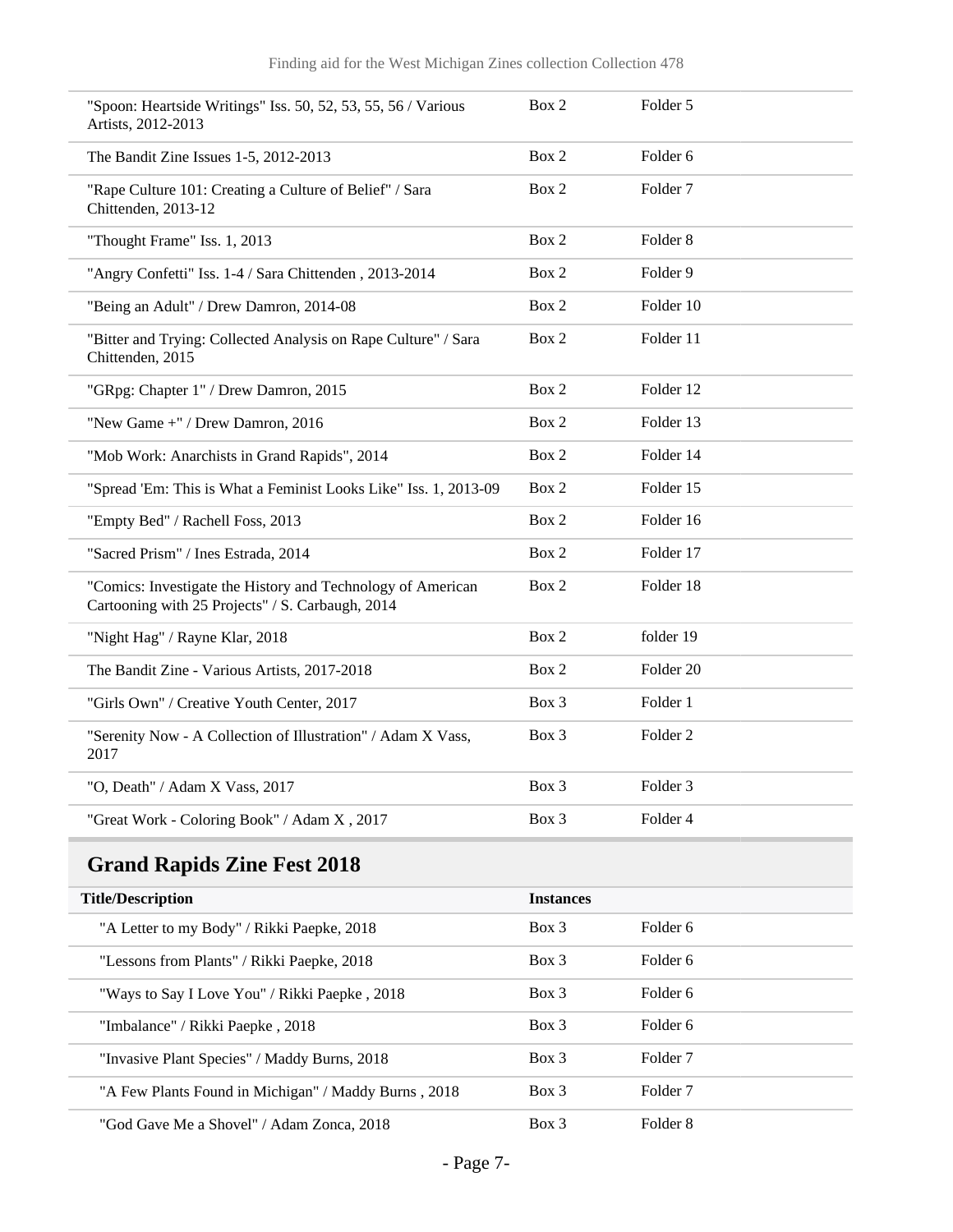| "BPD Blues" / Sarah Wood, 2018                                                                                            | Box 3 | Folder 9             |
|---------------------------------------------------------------------------------------------------------------------------|-------|----------------------|
| "I Wrote this for Myself" / Maddy Burns, 2018                                                                             | Box 3 | Folder <sub>7</sub>  |
| "Cardinal Flower" / Anna Gecko, 2018                                                                                      | Box 3 | Folder 10            |
| "Yokohama Diary" / Drew Damron, 2018                                                                                      | Box 3 | folder 11            |
| "Moved" / Sara Chittenden, 2018                                                                                           | Box 3 | Folder 12            |
| "Ramen" / Kim Nquyen, 2018                                                                                                | Box 3 | Folder 13            |
| "Here you go Again Trying to get me Suspended - Middle<br>School Referrals" / Kara Kuhn, 2018                             | Box 3 | Folder 14            |
| "Hungry" / Frankie Johnson aka Stolen Chapstick, 2018                                                                     | Box 3 | Folder 15            |
| "I live Across from a Graveyard 199120xx" / Shi Briggs, 2018                                                              | Box 3 | Folder 16            |
| "Eye Contact: A Portrait and Open Letter" / Ty Dykema, 2018                                                               | Box 3 | Folder 17            |
| "At least we Tried: An Abandoned Palces Zine, Iss. #1 - Nara<br>Dreamland" / Christine Marie Elliott & Brenda Snell, 2018 | Box 3 | folder 18            |
| "Jade Plant Project Vol. 1" / Kaiden Dunn, 2018                                                                           | Box 3 | folder 19            |
| "Art is a Drag" / Rachel Britton & Kaylee Britton, 2018                                                                   | Box 3 | Folder 20            |
| "Day(s) (un)Like Any Other" / Audtin Knight, 2018                                                                         | Box 3 | Folder 21            |
| "Reef" / Stolen Chapstick, 2018                                                                                           | Box 3 | Folder <sub>23</sub> |
| "El Malcriado de Cosecha" / Rini Templeton, 2018                                                                          | Box 3 | Folder 24            |
| "Going Overboard. Iss. #1" / Kaitlynne Heyworth and Aubrie<br>Warner, 2018                                                | Box 3 | Folder <sub>25</sub> |
| "Wandering eye: An Art Journal" / Aude Shattuck, 2018                                                                     | Box 3 | Folder 26            |
| "I read Comic Books" / I Read Comic Books Podcast, 2018                                                                   | Box 3 | Folder <sub>27</sub> |
| "Serene Meloncholy" / Nyen Nguyen, 2018                                                                                   | Box 3 | folder 28            |
| "Lighting up Grand Rapids, Iss. #1: Fire" / Lamont Arrington,<br>2018                                                     | Box 3 | Folder 29            |
| "Nunica Falls Plumbing Repair Co." / Simon Scheer, 2018                                                                   | Box 3 | Folder 30            |
| "Butcher Bob and the Quest for the Origami Salami, Parts 1-3 by<br>Simon Scheer, 2018                                     | Box 3 | Folder 31            |
| "Serene Meloncholy" by Nyen Nguyen                                                                                        | Box 3 | Folder 32            |
| "I Read Comic Books" August, 2018                                                                                         | Box 3 | Folder 33            |
| "Lighting Up Grand Rapids, Issue 1 - Fire by Lamont Arrington                                                             | Box 3 | Folder 34            |
| "A Money Spell" by Rayne Klar, 2018                                                                                       | Box 3 | Folder 35            |
| "The Luminous Firefly" by Terrell Smith and Koko Amboro, 2013                                                             | Box 3 | folder 36            |
| "Going Overboard!" No. 1 by Kaitlynne Heyworth and Aubrie<br>Warner                                                       | Box 3 | Folder 37            |